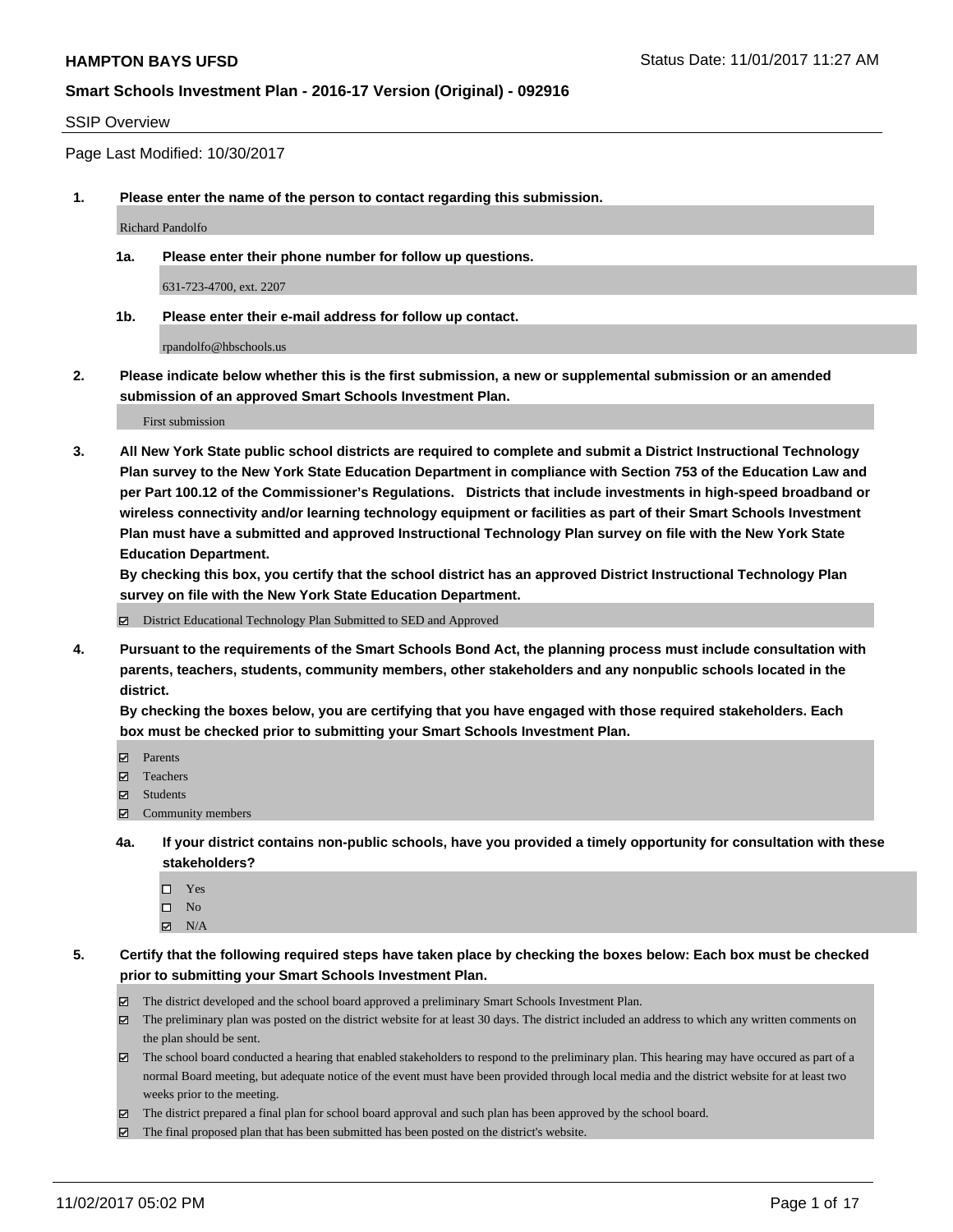#### SSIP Overview

Page Last Modified: 10/30/2017

**5a. Please upload the proposed Smart Schools Investment Plan (SSIP) that was posted on the district's website, along with any supporting materials. Note that this should be different than your recently submitted Educational Technology Survey. The Final SSIP, as approved by the School Board, should also be posted on the website and remain there during the course of the projects contained therein.**

Smart Schools Investment Final Plan 051016.doc

**5b. Enter the webpage address where the final Smart Schools Investment Plan is posted. The Plan should remain posted for the life of the included projects.**

http://www.hbschools.us/curriculum/technology

**6. Please enter an estimate of the total number of students and staff that will benefit from this Smart Schools Investment Plan based on the cumulative projects submitted to date.**

2,400

**7. An LEA/School District may partner with one or more other LEA/School Districts to form a consortium to pool Smart Schools Bond Act funds for a project that meets all other Smart School Bond Act requirements. Each school district participating in the consortium will need to file an approved Smart Schools Investment Plan for the project and submit a signed Memorandum of Understanding that sets forth the details of the consortium including the roles of each respective district.**

 $\Box$  The district plans to participate in a consortium to partner with other school district(s) to implement a Smart Schools project.

**8. Please enter the name and 6-digit SED Code for each LEA/School District participating in the Consortium.**

| <b>Partner LEA/District</b> | <b>ISED BEDS Code</b> |
|-----------------------------|-----------------------|
| (No Response)               | (No Response)         |

**9. Please upload a signed Memorandum of Understanding with all of the participating Consortium partners.**

(No Response)

**10. Your district's Smart Schools Bond Act Allocation is:**

\$494,867

**11. Enter the budget sub-allocations by category that you are submitting for approval at this time. If you are not budgeting SSBA funds for a category, please enter 0 (zero.) If the value entered is \$0, you will not be required to complete that survey question.**

|                                              | Sub-           |
|----------------------------------------------|----------------|
|                                              | Allocations    |
| <b>School Connectivity</b>                   | 99,637         |
| <b>Connectivity Projects for Communities</b> | 0              |
| Classroom Technology                         | $\overline{0}$ |
| Pre-Kindergarten Classrooms                  | $\overline{0}$ |
| Replace Transportable Classrooms             | 0              |
| <b>High-Tech Security Features</b>           | $\overline{0}$ |
| Totals:                                      | 99,637         |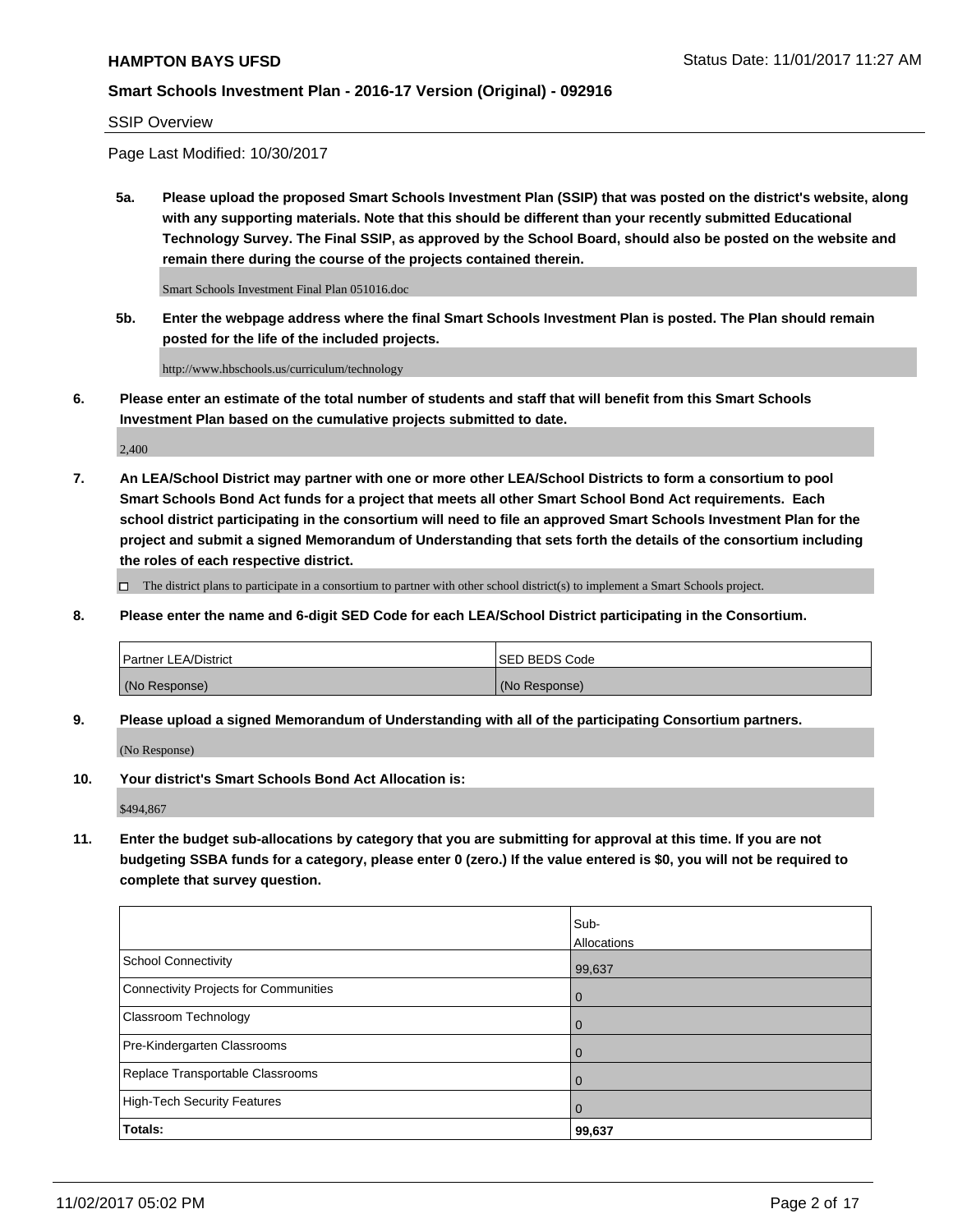#### School Connectivity

Page Last Modified: 10/30/2017

- **1. In order for students and faculty to receive the maximum benefit from the technology made available under the Smart Schools Bond Act, their school buildings must possess sufficient connectivity infrastructure to ensure that devices can be used during the school day. Smart Schools Investment Plans must demonstrate that:**
	- **sufficient infrastructure that meets the Federal Communications Commission's 100 Mbps per 1,000 students standard currently exists in the buildings where new devices will be deployed, or**
	- **is a planned use of a portion of Smart Schools Bond Act funds, or**
	- **is under development through another funding source.**

**Smart Schools Bond Act funds used for technology infrastructure or classroom technology investments must increase the number of school buildings that meet or exceed the minimum speed standard of 100 Mbps per 1,000 students and staff within 12 months. This standard may be met on either a contracted 24/7 firm service or a "burstable" capability. If the standard is met under the burstable criteria, it must be:**

**1. Specifically codified in a service contract with a provider, and**

**2. Guaranteed to be available to all students and devices as needed, particularly during periods of high demand, such as computer-based testing (CBT) periods.**

## **Please describe how your district already meets or is planning to meet this standard within 12 months of plan submission.**

Currently, the District's broadband capacity is 400 Mbps, however we only are required to have 211.4 Mbps. Installing the proposed infrastructure will provide a more efficient use of our wireless platform. On a daily basis, the current use between students and staff spikes toward 100% several times a day. In a 42-minute class period, when a teacher and students are pressed for time, the technology infrastructure must be able to deliver expeditiously and consistently if we hope to move confidently to the cyber-platform.

The proposed expenditures above intend to double to amount of Wireless Access Points (WAPs). As we move to a wireless 1:1 device in grades 5-12, we will increase the amount of devices in use by 77 percent. Increased WAPs are critical to the success of this initiative. In addition, the District will consider the purchase of additional Internet lines from Cablevision, our provider, if they do not increase from 100 Mbps, or what each line currently offers.

Hampton Bays has taken an aggressive approach to building to scale our instructional technology program. In 2008, through a rebate with PSEG (then, the Long Island Power Authority), the district received a \$300,000 rebate for its efforts in building the first energy-efficienty, LEED-certified new school in New York State. The Board of Education decided to use that rebate to invest in SmartBoards for its middle school classrooms. It was not long before the elementary and high schools were outfitted, as well. Today, every classroom has a SmartBoard of SmartPanel television. The High School has a device ratio (desktop, Chromebook, iPad, tablet, laptop) of 2.3:1. The Middle School's ratio is 1.4:1 and in our Elementary School, the ratio is 2.6:1.

- **1a. If a district believes that it will be impossible to meet this standard within 12 months, it may apply for a waiver of this requirement, as described on the Smart Schools website. The waiver must be filed and approved by SED prior to submitting this survey.**
	- $\Box$  By checking this box, you are certifying that the school district has an approved waiver of this requirement on file with the New York State Education Department.

### **2. Connectivity Speed Calculator (Required)**

|                         | Number of<br>Students | Multiply by<br>100 Kbps | Divide by 1000 Current Speed<br>to Convert to<br>Required<br>Speed in Mb | lin Mb | <b>Expected</b><br>Speed to be<br>Attained Within Required<br>12 Months | <b>Expected Date</b><br><b>When</b><br>Speed Will be<br>Met |
|-------------------------|-----------------------|-------------------------|--------------------------------------------------------------------------|--------|-------------------------------------------------------------------------|-------------------------------------------------------------|
| <b>Calculated Speed</b> | 2.114                 | 211,400                 | 211.4                                                                    | 400    | 400                                                                     | currently met                                               |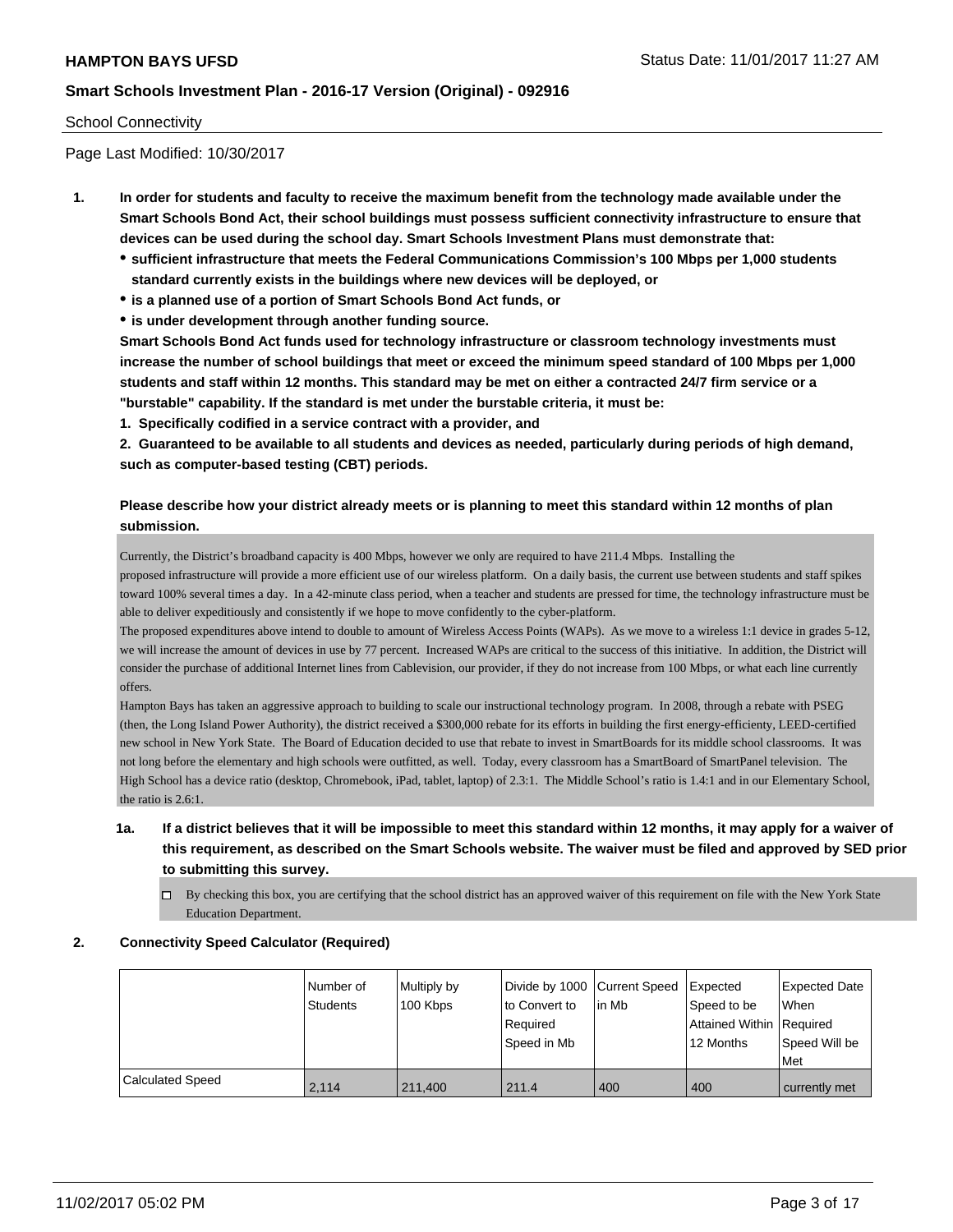#### School Connectivity

#### Page Last Modified: 10/30/2017

### **3. Describe how you intend to use Smart Schools Bond Act funds for high-speed broadband and/or wireless connectivity projects in school buildings.**

Hampton Bays has taken an aggressive approach to building to scale our instructional technology program. In 2008, through a rebate with PSEG (then, the Long Island Power Authority), the district received a \$300,000 rebate for its efforts in building the first energy-efficienty, LEED-certified new school in New York State. The Board of Education decided to use that rebate to invest in SmartBoards for its middle school classrooms. It was not long before the elementary and high schools were outfitted, as well. Today, every classroom has a SmartBoard of SmartPanel television. The High School has a device ratio (desktop, Chromebook, iPad, tablet, laptop) of 2.3:1. The Middle School's ratio is 1.4:1 and in our Elementary School, the ratio is 2.6:1.

Building this capacity has empowered our faculty and administration to move aggressively to the "cloud," specifically the Google Platform. The Board of Education intends to make another general fund investment into chromebooks which will create a 1:1 initiative in grades 5-12. The threat we face currently, is that the existing infrastructure that we propose to replace below is not only passed "end of life," but even "end of support" by the manufacturers. Therefore, the need for the proposed projects below is not just to enhance our infrastructure but to protect it from regressing. The proposed projects include:

- 1. Replacing CISCO Switches and installing an uninterruptable power supple (High School/Middle School)
- 2. Replacing CISCO Switches and installing an uninterruptable power supple (Elementary School)
- 3. Increased Wireless Access Points (High School/Middle School)
- 4. Switch installation throughout the district

As the district builds out its cyber-infrastructure, the need for the "backbone" to be fortified has never been more important. The expenses under "School Connectivity" are intended to make sure the field is strengthened. Our data shows that when just a few classroom sets of Google Chromebooks power on at the beginning of class period, our wireless broadband capacity is pushed to nearly 100% (See Figure 1).

**The discounted prices are due to our use of e-Rate funding. We were previously approved for e-Rate funding last year and we have received an extension into this year, pending the approval of our SSIP. So, the funds will be ready to go upon approval of the SSIP. The e-Rate discount percentage is 80 percent generally on most of the equipment. There are maximums by building, so overall, for our entire project based on where the work is being done, e-Rate funded the expenses at about 70 percent.**

**4. Describe the linkage between the district's District Instructional Technology Plan and the proposed projects. (There should be a link between your response to this question and your response to Question 1 in Part E. Curriculum and Instruction "What are the district's plans to use digital connectivity and technology to improve teaching and learning?)**

The proposed projects intend to support a 1:1 device initiative that will enhance teaching and learning for Hampton Bays students with more on-going and fluid communication with teachers on the work product, on submitting assignments and staying organized, and in preparing students for college and career in a 21st century digital world.

Currently, the District's broadband capacity is 211.4 Mbps per 1,000 students. Installing this infrastructure, as listed above, will provide a more efficient use of our wireless platform. Currently, use spikes toward our 100% capacity several times a day. In a 42-minute class period, when a teacher and students are pressed for time, the technology infrastructure must be able to deliver expeditiously and consistently if we hope to move confidently to the cyber-platform.

The proposed expenditures above intend to double to amount of Wireless Access Points (WAPs). As we move to a wireless 1:1 device in grades 5-12, we will increase the amount of devices in use by 77 percent. Increased WAPs are critical to the success of this initiative. In addition, the District will consider the purchase of additional Internet lines from Cablevision, our provider, if they do not increase from 100 Mbps, or what each line currently offers.

# **5. If the district wishes to have students and staff access the Internet from wireless devices within the school building, or in close proximity to it, it must first ensure that it has a robust Wi-Fi network in place that has sufficient bandwidth to meet user demand.**

#### **Please describe how you have quantified this demand and how you plan to meet this demand.**

Currently our middle and high schools each have 25 wireless access points each. They are located in the hallways with an approximate one WAP to - 3 classroom ratio. Through the expenditures in this project (we are increasing our DEVICE usage by 77 percent through our general fund), the District intends to double its wireless connectivity, through the use of Wireless A/C, by placing a WAP in each classroom, giving each instructional space an "independent cloud-based platform" from which to work.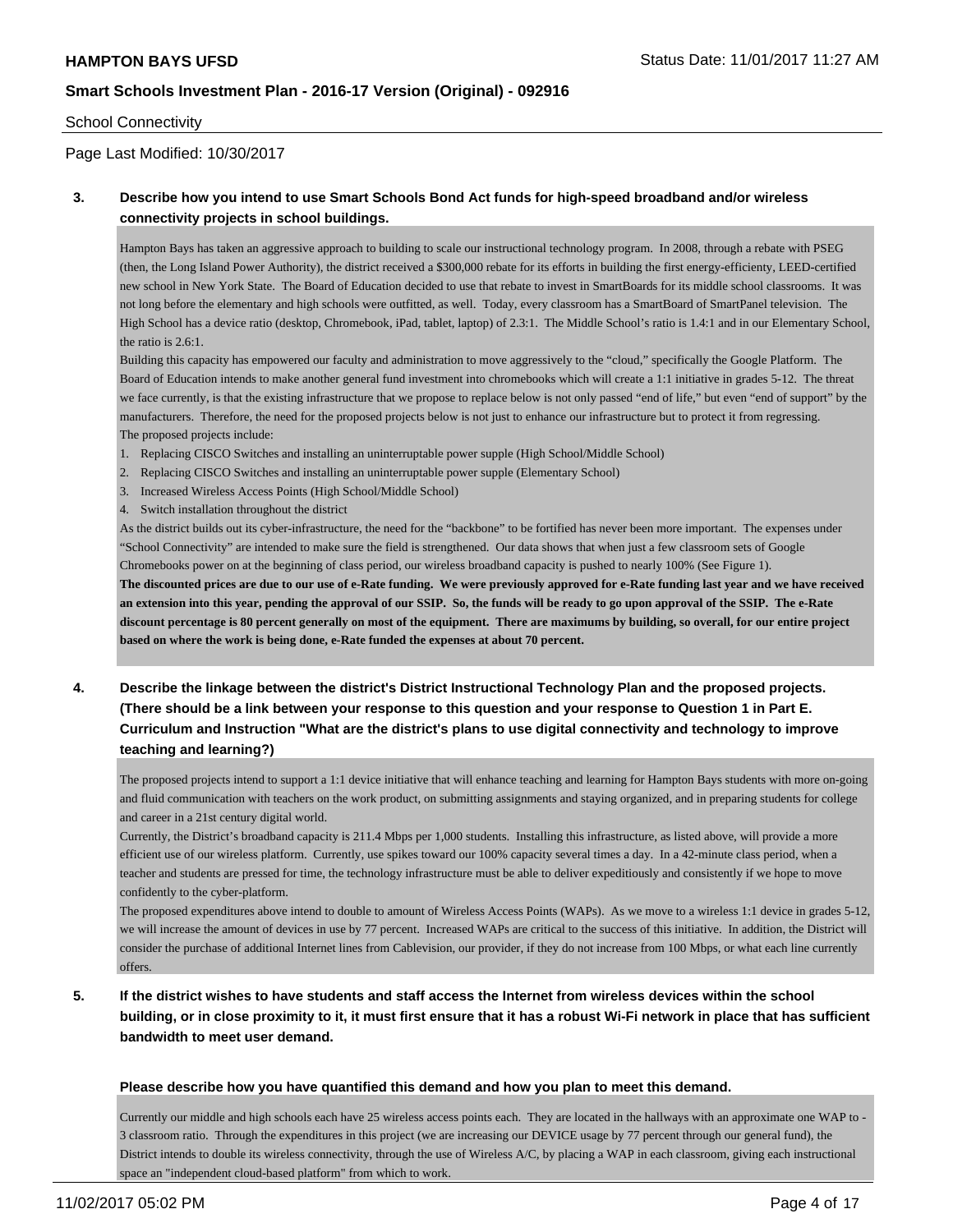#### School Connectivity

Page Last Modified: 10/30/2017

**6. As indicated on Page 5 of the guidance, the Office of Facilities Planning will have to conduct a preliminary review of all capital projects, including connectivity projects.**

**Please indicate on a separate row each project number given to you by the Office of Facilities Planning.**

| <b>Project Number</b> |  |
|-----------------------|--|
| 58-09-05-02-7-999-BA1 |  |

**7. Certain high-tech security and connectivity infrastructure projects may be eligible for an expedited review process as determined by the Office of Facilities Planning.**

**Was your project deemed eligible for streamlined review?**

Yes

**7a. Districts that choose the Streamlined Review Process will be required to certify that they have reviewed all installations with their licensed architect or engineer of record and provide that person's name and license number. The licensed professional must review the products and proposed method of installation prior to implementation and review the work during and after completion in order to affirm that the work was codecompliant, if requested.**

 $\Box$  I certify that I have reviewed all installations with a licensed architect or engineer of record.

**8. Include the name and license number of the architect or engineer of record.**

| Name           | License Number |
|----------------|----------------|
| Roger P. Smith | 165141         |

**9. If you are submitting an allocation for School Connectivity complete this table.**

**Note that the calculated Total at the bottom of the table must equal the Total allocation for this category that you entered in the SSIP Overview overall budget.** 

|                                            | Sub-<br>Allocation |
|--------------------------------------------|--------------------|
| Network/Access Costs                       | 62,088             |
| <b>Outside Plant Costs</b>                 | 0                  |
| School Internal Connections and Components | 37,549             |
| <b>Professional Services</b>               | 0                  |
| Testing                                    | 0                  |
| Other Upfront Costs                        | 0                  |
| <b>Other Costs</b>                         | 0                  |
| Totals:                                    | 99,637             |

**10. Please detail the type, quantity, per unit cost and total cost of the eligible items under each sub-category. This is especially important for any expenditures listed under the "Other" category. All expenditures must be eligible for tax-exempt financing to be reimbursed through the SSBA. Sufficient detail must be provided so that we can verify this is the case. If you have any questions, please contact us directly through smartschools@nysed.gov. NOTE: Wireless Access Points should be included in this category, not under Classroom Educational Technology,**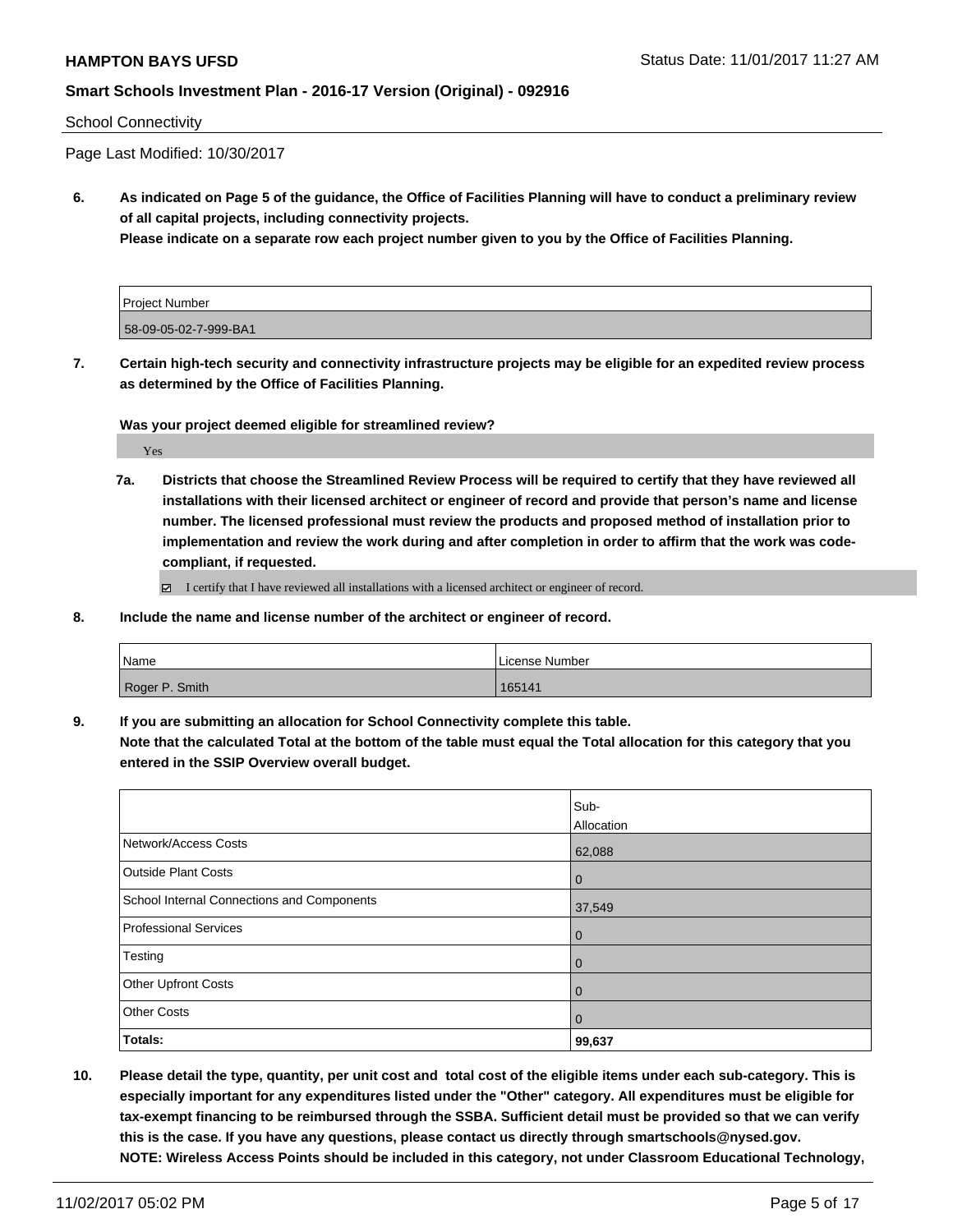# School Connectivity

Page Last Modified: 10/30/2017

# **except those that will be loaned/purchased for nonpublic schools. Add rows under each sub-category for additional items, as needed.**

| Select the allowable expenditure<br>type.<br>Repeat to add another item under<br>each type.                                                  | Item to be purchased                                                               |    | Cost per Item | <b>Total Cost</b> |
|----------------------------------------------------------------------------------------------------------------------------------------------|------------------------------------------------------------------------------------|----|---------------|-------------------|
| <b>Network/Access Costs</b>                                                                                                                  | MR32 Cloud-Managed 802.11ac<br>160<br>Access Point, discounted by eRate<br>funding |    |               | 36,800            |
| <b>Network/Access Costs</b>                                                                                                                  | X450-G2-48p-10GE4-Base,<br>discounted by eRate funding                             | 31 | 423           | 13,113            |
| <b>Network/Access Costs</b>                                                                                                                  | X450-G2-48p-GE4-Base, discounted<br>by eRate funding                               | 8  | 326           | 2,608             |
| <b>Connections/Components</b>                                                                                                                | Summit X460-G2 Fan Module FB,<br>discounted by eRate funding                       | 44 | 19            | 836               |
| <b>Connections/Components</b>                                                                                                                | Summit 1100W PoE AC PSU FB.<br>discounted by eRate funding                         | 44 | 71            | 3,124             |
| <b>Connections/Components</b>                                                                                                                | 0.5m stack cable, discounted by eRate<br>funding                                   | 28 | 16            | 448               |
| <b>Connections/Components</b>                                                                                                                | 1.0m stack cable, discounted by eRate<br>funding                                   | 10 | 23            | 230               |
| <b>Connections/Components</b><br>10GB, 10GBASE-SR, LC SFP+,<br>discounted by eRate funding                                                   |                                                                                    | 36 | 72            | 2,592             |
| <b>Connections/Components</b><br>10GB, 10GBASE-LR, LC SFP+,<br>discounted by eRate funding                                                   |                                                                                    | 12 | 120           | 1,440             |
| <b>Connections/Components</b>                                                                                                                | 10GB, 10GBASE-LRM, 220M, LC<br>32<br>SFP+, discounted by eRate funding             |    | 105           | 3,360             |
| <b>Connections/Components</b>                                                                                                                | 1GB, 1000Base-SX, LC SFP,<br>discounted by eRate funding                           | 8  | 30            | 240               |
| <b>Network/Access Costs</b><br>7100 Power Supply I/O Side Intake,<br>discounted by eRate funding                                             |                                                                                    | 6  | 45            | 270               |
| <b>Network/Access Costs</b>                                                                                                                  | X460-G2-48p-10GE-Base, discounted<br>by eRate funding                              | 5  | 493           | 2,465             |
| <b>Connections/Components</b><br>Labor for Network Switching and<br>Routing, discounted by eRate funding                                     |                                                                                    | 31 | 515           | 15,965            |
| <b>Network/Access Costs</b><br>APC SUM1500RMXL2U APC Smart-<br>UPS XL Modular 1500VA 120V<br>Rackmount/Tower, discounted by<br>eRate funding |                                                                                    | 14 | 488           | 6,832             |
| Installation of Tripplite 1500 Series<br><b>Connections/Components</b><br>UPS, discounted by eRate funding                                   |                                                                                    | 14 | 154           | 2,156             |
| 6<br><b>Connections/Components</b><br><b>APC UPS Network</b><br>Monitoring/Management Adapter,                                               |                                                                                    |    | 280           | 1,680             |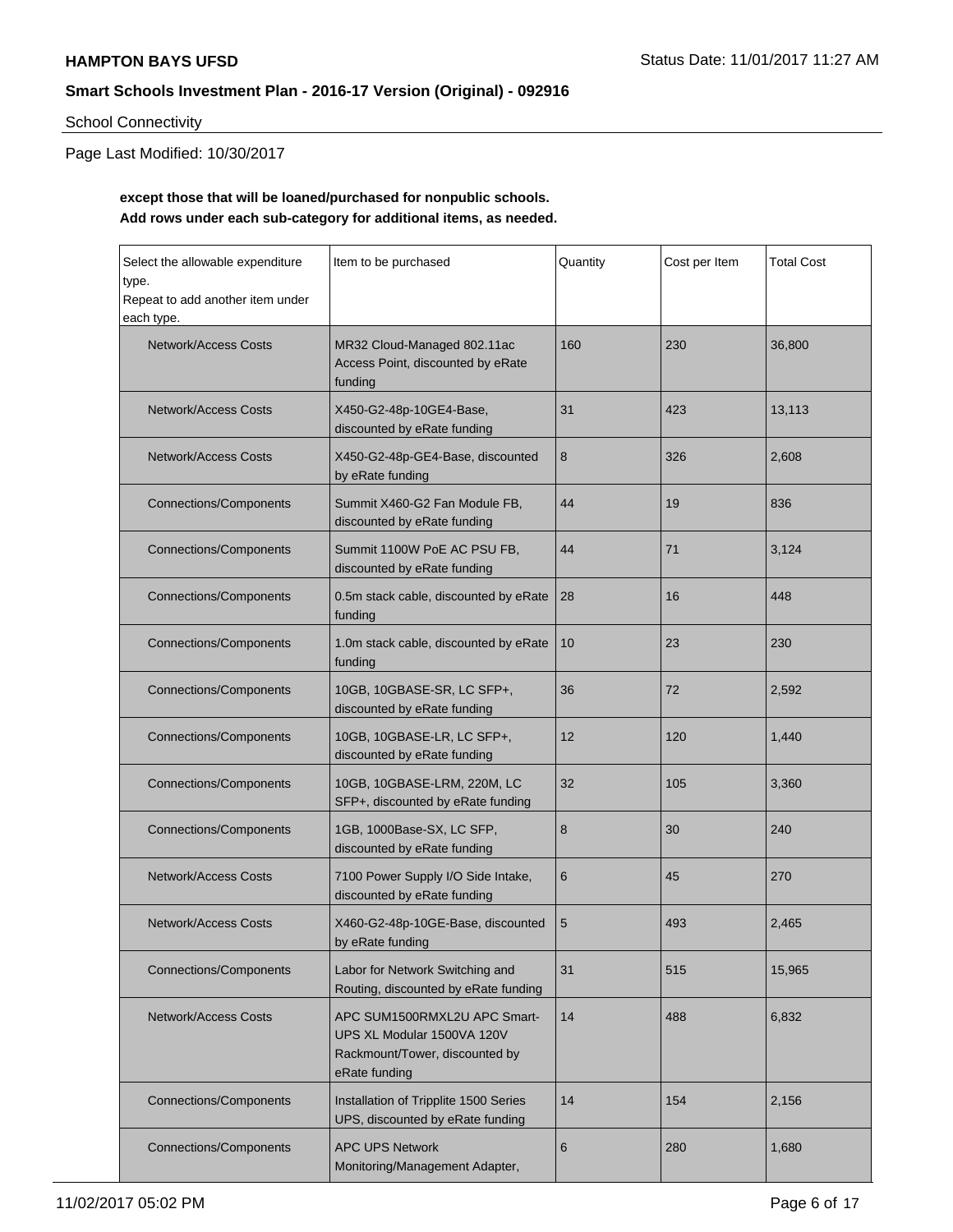# School Connectivity

Page Last Modified: 10/30/2017

| Select the allowable expenditure<br>type.<br>Repeat to add another item under<br>each type. | Item to be purchased                                                               | Quantity | Cost per Item | <b>Total Cost</b> |
|---------------------------------------------------------------------------------------------|------------------------------------------------------------------------------------|----------|---------------|-------------------|
|                                                                                             | discounted by eRate funding                                                        |          |               |                   |
| Connections/Components                                                                      | Internal Universal SNMP/Web Mgmt<br>Accessory Card, discounted by eRate<br>funding | 6        | 125           | 750               |
| <b>Connections/Components</b>                                                               | 24 port 10GBASE-X SFP+/4 port<br>40GBASE-X QSFP+, discounted by<br>eRate funding   |          | 1,576         | 1,576             |
| Connections/Components                                                                      | 48 port 10GBASE-X SFP+/4 port<br>40GBASE-X QSFP+, discounted by<br>eRate funding   | 2        | 1,576         | 3,152             |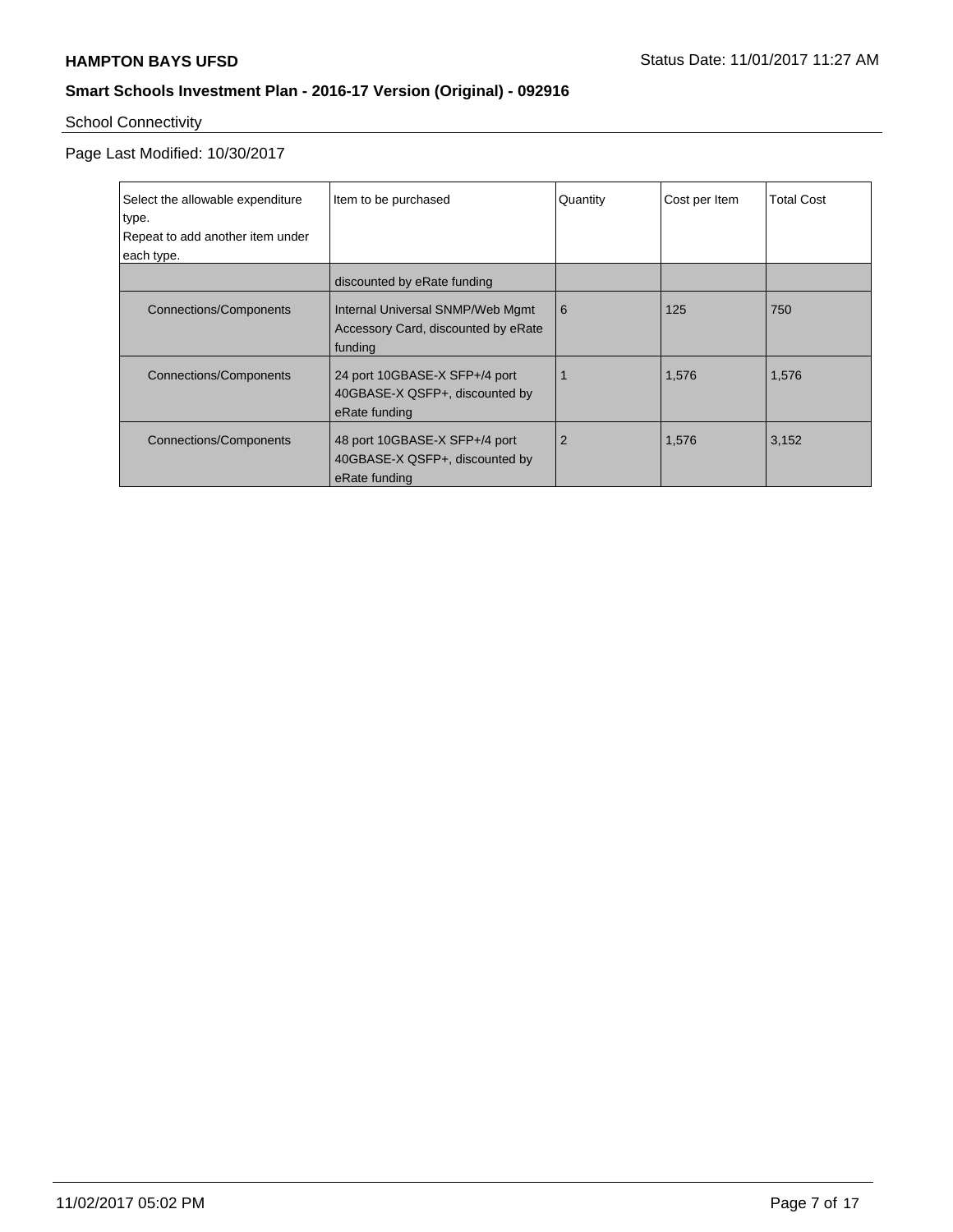Community Connectivity (Broadband and Wireless)

Page Last Modified: 10/30/2017

**1. Describe how you intend to use Smart Schools Bond Act funds for high-speed broadband and/or wireless connectivity projects in the community.**

(No Response)

**2. Please describe how the proposed project(s) will promote student achievement and increase student and/or staff access to the Internet in a manner that enhances student learning and/or instruction outside of the school day and/or school building.**

(No Response)

- **3. Community connectivity projects must comply with all the necessary local building codes and regulations (building and related permits are not required prior to plan submission).**
	- $\Box$  I certify that we will comply with all the necessary local building codes and regulations.
- **4. Please describe the physical location of the proposed investment.**

(No Response)

**5. Please provide the initial list of partners participating in the Community Connectivity Broadband Project, along with their Federal Tax Identification (Employer Identification) number.**

| <b>Project Partners</b> | l Federal ID # |
|-------------------------|----------------|
| (No Response)           | (No Response)  |

**6. If you are submitting an allocation for Community Connectivity, complete this table. Note that the calculated Total at the bottom of the table must equal the Total allocation for this category that you entered in the SSIP Overview overall budget.**

|                                    | Sub-Allocation |
|------------------------------------|----------------|
| Network/Access Costs               | (No Response)  |
| <b>Outside Plant Costs</b>         | (No Response)  |
| <b>Tower Costs</b>                 | (No Response)  |
| <b>Customer Premises Equipment</b> | (No Response)  |
| <b>Professional Services</b>       | (No Response)  |
| Testing                            | (No Response)  |
| <b>Other Upfront Costs</b>         | (No Response)  |
| <b>Other Costs</b>                 | (No Response)  |
| Totals:                            | 0              |

**7. Please detail the type, quantity, per unit cost and total cost of the eligible items under each sub-category. This is especially important for any expenditures listed under the "Other" category. All expenditures must be capital-bond eligible to be reimbursed through the SSBA. If you have any questions, please contact us directly through smartschools@nysed.gov.**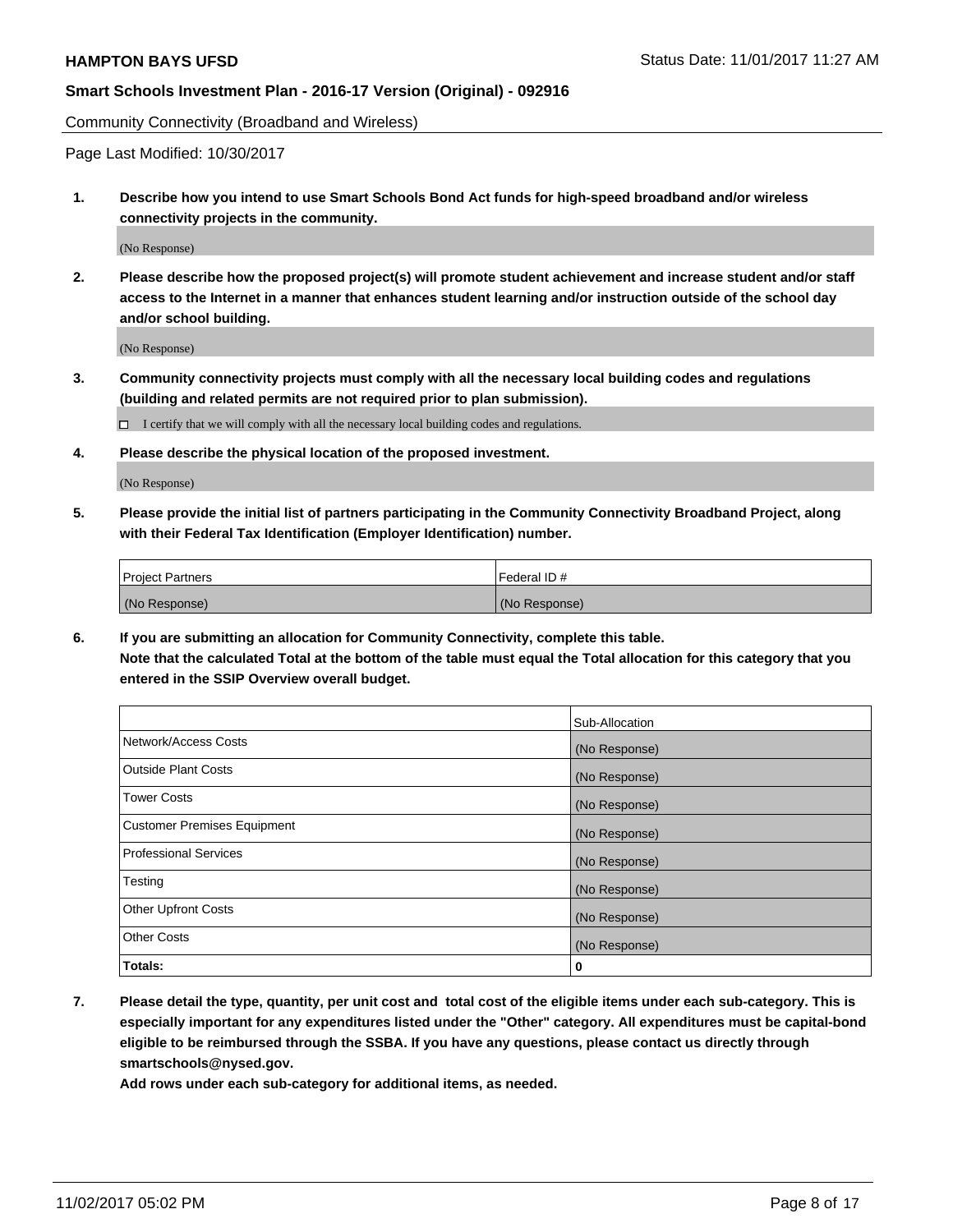Community Connectivity (Broadband and Wireless)

Page Last Modified: 10/30/2017

| Select the allowable expenditure<br>type.<br>Repeat to add another item under | Item to be purchased | Quantity      | Cost per Item | <b>Total Cost</b> |
|-------------------------------------------------------------------------------|----------------------|---------------|---------------|-------------------|
| each type.                                                                    |                      |               |               |                   |
| (No Response)                                                                 | (No Response)        | (No Response) | (No Response) | (No Response)     |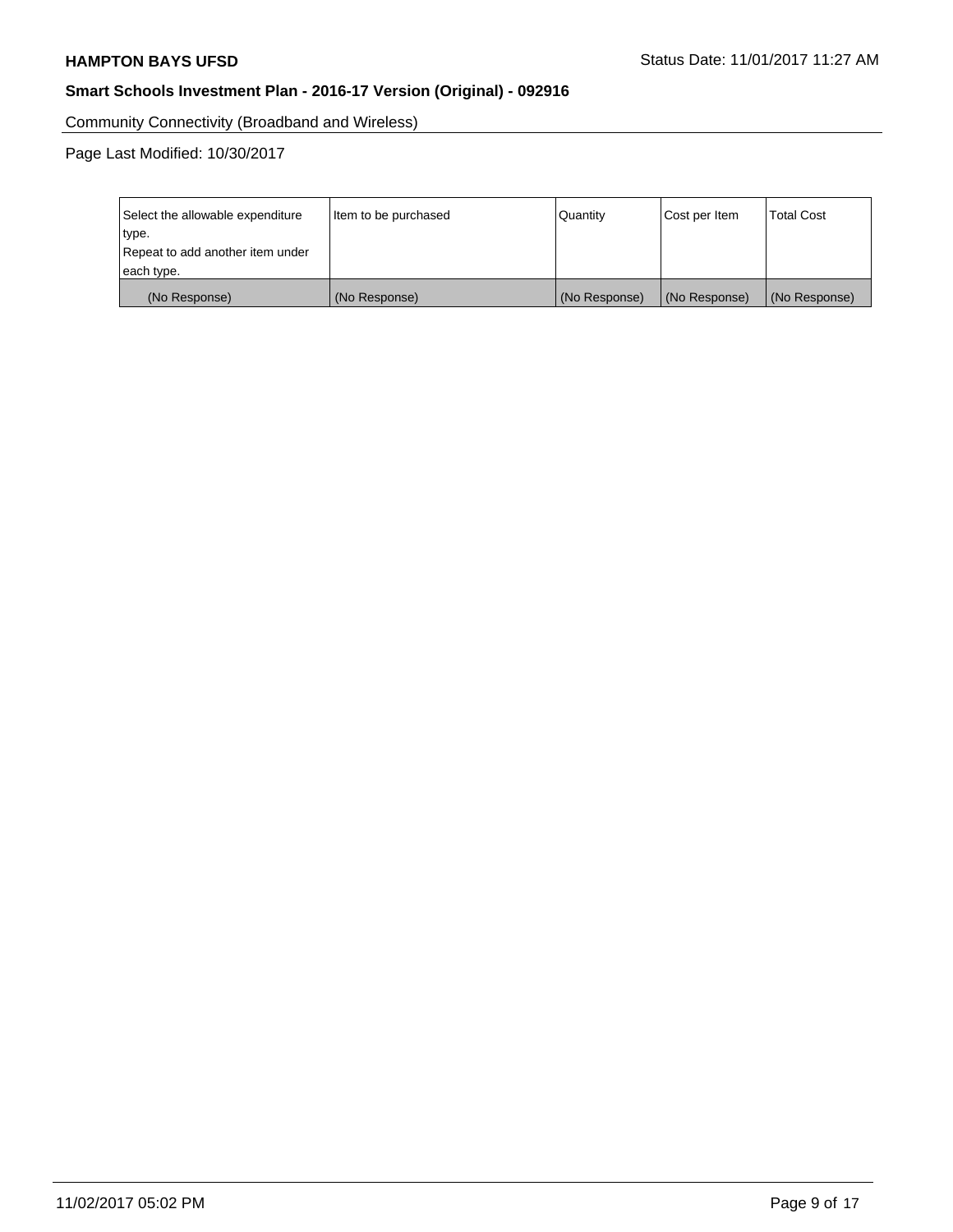#### Classroom Learning Technology

Page Last Modified: 10/30/2017

**1. In order for students and faculty to receive the maximum benefit from the technology made available under the Smart Schools Bond Act, their school buildings must possess sufficient connectivity infrastructure to ensure that devices can be used during the school day. Smart Schools Investment Plans must demonstrate that sufficient infrastructure that meets the Federal Communications Commission's 100 Mbps per 1,000 students standard currently exists in the buildings where new devices will be deployed, or is a planned use of a portion of Smart Schools Bond Act funds, or is under development through another funding source.**

**Smart Schools Bond Act funds used for technology infrastructure or classroom technology investments must increase the number of school buildings that meet or exceed the minimum speed standard of 100 Mbps per 1,000 students and staff within 12 months. This standard may be met on either a contracted 24/7 firm service or a "burstable" capability. If the standard is met under the burstable criteria, it must be:**

**1. Specifically codified in a service contract with a provider, and**

**2. Guaranteed to be available to all students and devices as needed, particularly during periods of high demand, such as computer-based testing (CBT) periods.**

**Please describe how your district already meets or is planning to meet this standard within 12 months of plan submission.**

(No Response)

- **1a. If a district believes that it will be impossible to meet this standard within 12 months, it may apply for a waiver of this requirement, as described on the Smart Schools website. The waiver must be filed and approved by SED prior to submitting this survey.**
	- $\Box$  By checking this box, you are certifying that the school district has an approved waiver of this requirement on file with the New York State Education Department.

#### **2. Connectivity Speed Calculator (Required)**

|                         | Number of<br><b>Students</b> | Multiply by<br>100 Kbps | Divide by 1000 Current Speed<br>to Convert to<br>Required<br>Speed in Mb | in Mb                        | Expected<br>Speed to be<br>Attained Within   Required<br>12 Months | <b>Expected Date</b><br><b>When</b><br>Speed Will be<br>Met |
|-------------------------|------------------------------|-------------------------|--------------------------------------------------------------------------|------------------------------|--------------------------------------------------------------------|-------------------------------------------------------------|
| <b>Calculated Speed</b> | (No<br>Response)             | (No Response)           | l (No<br>Response)                                                       | KN <sub>O</sub><br>Response) | (No<br>Response)                                                   | (No<br>Response)                                            |

**3. If the district wishes to have students and staff access the Internet from wireless devices within the school building, or in close proximity to it, it must first ensure that it has a robust Wi-Fi network in place that has sufficient bandwidth to meet user demand.**

**Please describe how you have quantified this demand and how you plan to meet this demand.**

(No Response)

**4. All New York State public school districts are required to complete and submit an Instructional Technology Plan survey to the New York State Education Department in compliance with Section 753 of the Education Law and per Part 100.12 of the Commissioner's Regulations.**

**Districts that include educational technology purchases as part of their Smart Schools Investment Plan must have a submitted and approved Instructional Technology Plan survey on file with the New York State Education Department.**

By checking this box, you are certifying that the school district has an approved Instructional Technology Plan survey on file with the New York State Education Department.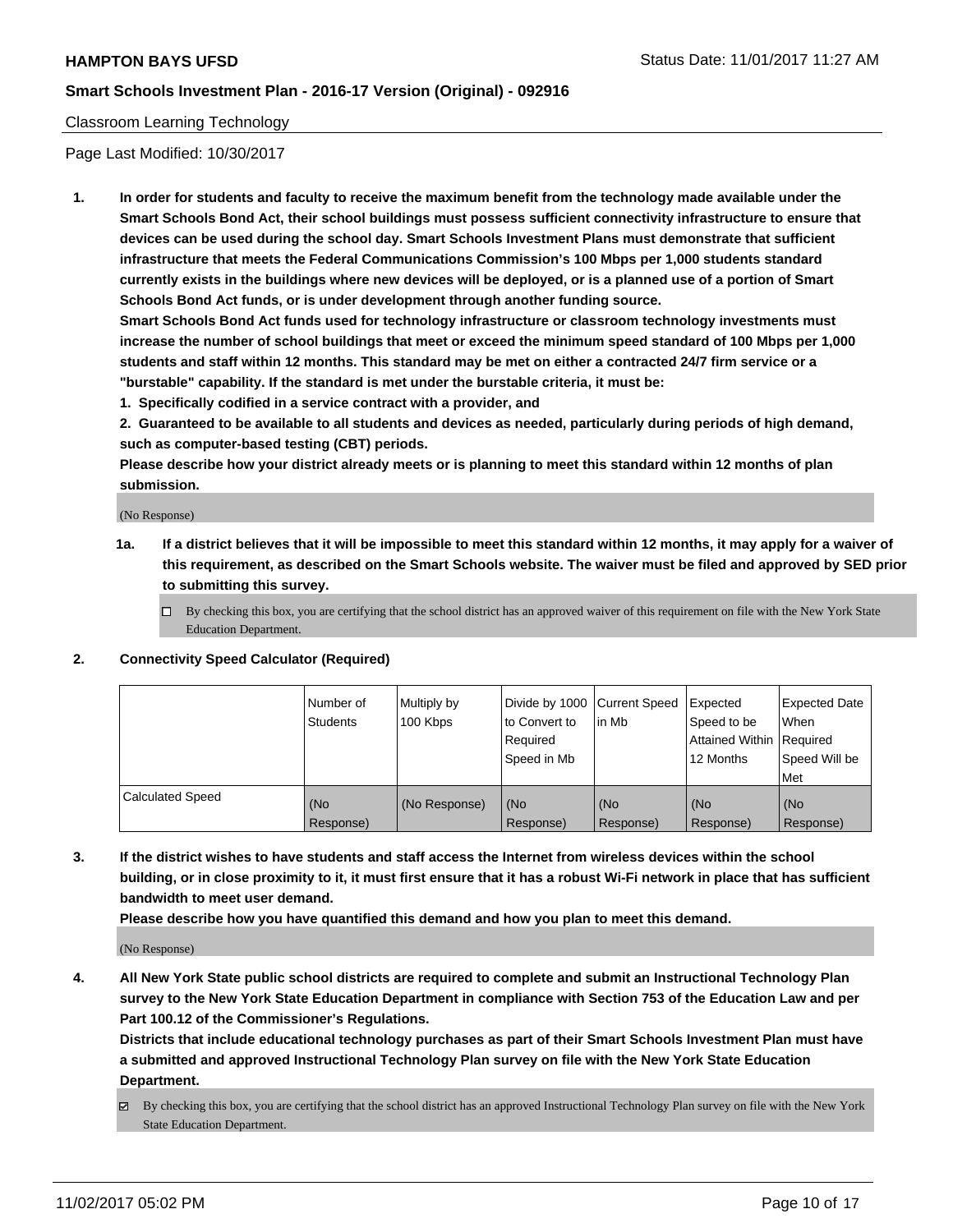#### Classroom Learning Technology

Page Last Modified: 10/30/2017

**5. Describe the devices you intend to purchase and their compatibility with existing or planned platforms or systems. Specifically address the adequacy of each facility's electrical, HVAC and other infrastructure necessary to install and support the operation of the planned technology.**

(No Response)

- **6. Describe how the proposed technology purchases will:**
	- **> enhance differentiated instruction;**
	- **> expand student learning inside and outside the classroom;**
	- **> benefit students with disabilities and English language learners; and**
	- **> contribute to the reduction of other learning gaps that have been identified within the district.**

**The expectation is that districts will place a priority on addressing the needs of students who struggle to succeed in a rigorous curriculum. Responses in this section should specifically address this concern and align with the district's Instructional Technology Plan (in particular Question 2 of E. Curriculum and Instruction: "Does the district's instructional technology plan address the needs of students with disabilities to ensure equitable access to instruction, materials and assessments?" and Question 3 of the same section: "Does the district's instructional technology plan address the provision of assistive technology specifically for students with disabilities to ensure access to and participation in the general curriculum?"**

(No Response)

**7. Where appropriate, describe how the proposed technology purchases will enhance ongoing communication with parents and other stakeholders and help the district facilitate technology-based regional partnerships, including distance learning and other efforts.**

(No Response)

**8. Describe the district's plan to provide professional development to ensure that administrators, teachers and staff can employ the technology purchased to enhance instruction successfully.**

**Note: This response should be aligned and expanded upon in accordance with your district's response to Question 1 of F. Professional Development of your Instructional Technology Plan: "Please provide a summary of professional development offered to teachers and staff, for the time period covered by this plan, to support technology to enhance teaching and learning. Please include topics, audience and method of delivery within your summary."**

(No Response)

- **9. Districts must contact the SUNY/CUNY teacher preparation program that supplies the largest number of the district's new teachers to request advice on innovative uses and best practices at the intersection of pedagogy and educational technology.**
	- By checking this box, you certify that you have contacted the SUNY/CUNY teacher preparation program that supplies the largest number of your new teachers to request advice on these issues.
	- **9a. Please enter the name of the SUNY or CUNY Institution that you contacted.**

(No Response)

**9b. Enter the primary Institution phone number.**

(No Response)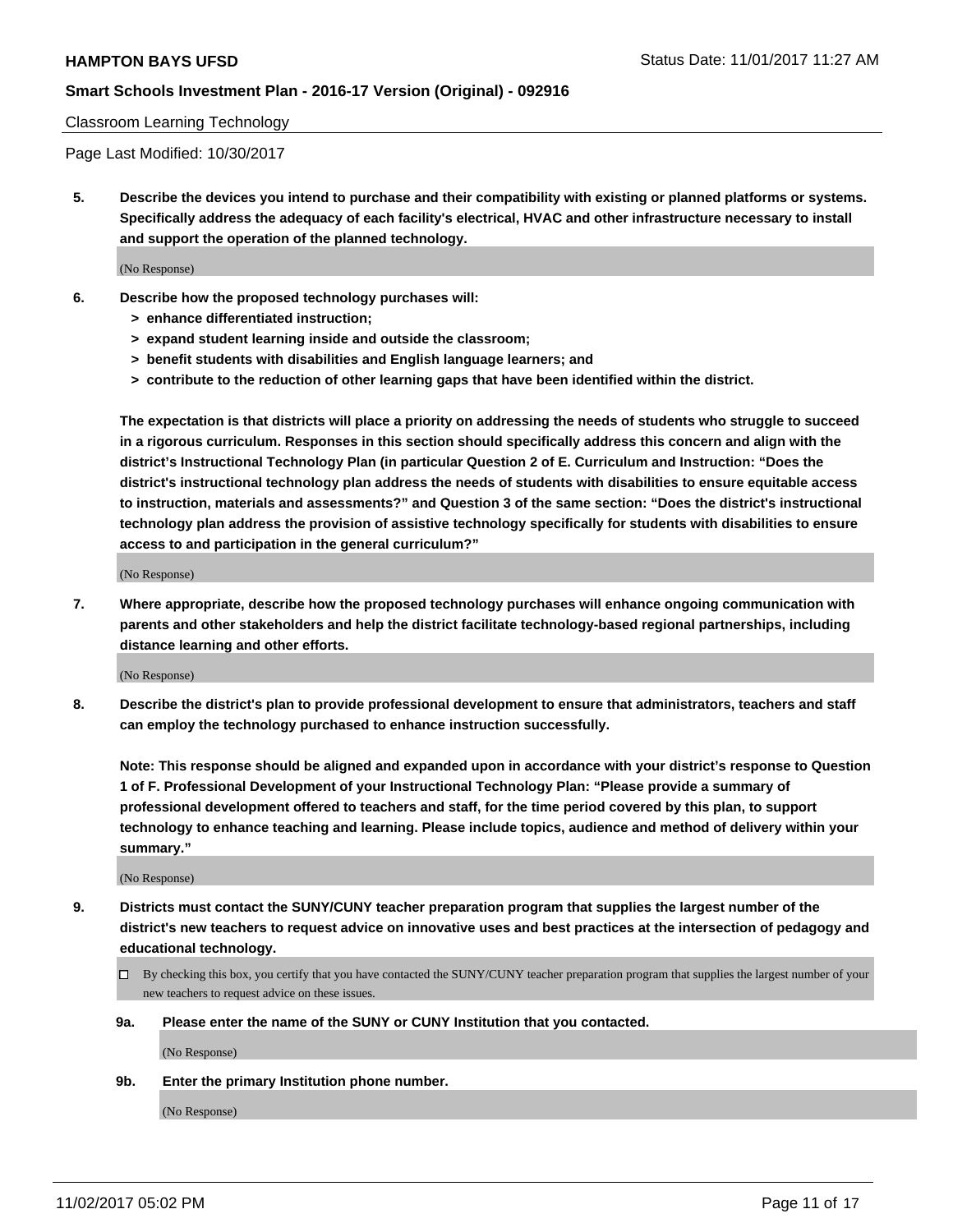Classroom Learning Technology

Page Last Modified: 10/30/2017

**9c. Enter the name of the contact person with whom you consulted and/or will be collaborating with on innovative uses of technology and best practices.**

(No Response)

**10. A district whose Smart Schools Investment Plan proposes the purchase of technology devices and other hardware must account for nonpublic schools in the district.**

**Are there nonpublic schools within your school district?**

Yes

 $\boxtimes$  No

**11. Nonpublic Classroom Technology Loan Calculator**

**The Smart Schools Bond Act provides that any Classroom Learning Technology purchases made using Smart Schools funds shall be lent, upon request, to nonpublic schools in the district. However, no school district shall be required to loan technology in amounts greater than the total obtained and spent on technology pursuant to the Smart Schools Bond Act and the value of such loan may not exceed the total of \$250 multiplied by the nonpublic school enrollment in the base year at the time of enactment.**

**See:**

**http://www.p12.nysed.gov/mgtserv/smart\_schools/docs/Smart\_Schools\_Bond\_Act\_Guidance\_04.27.15\_Final.pdf.**

|                                       | 1. Classroom   | 2. Public     | 3. Nonpublic | 14. Sum of  | 15. Total Per | l 6. Total                                                                                    |
|---------------------------------------|----------------|---------------|--------------|-------------|---------------|-----------------------------------------------------------------------------------------------|
|                                       | Technology     | Enrollment    | Enrollment   | Public and  | Pupil Sub-    | Nonpublic Loan                                                                                |
|                                       | Sub-allocation | $(2014 - 15)$ | (2014-15)    | l Nonpublic | allocation    | Amount                                                                                        |
|                                       |                |               |              | Enrollment  |               |                                                                                               |
| Calculated Nonpublic Loan<br>  Amount |                |               |              |             |               | (No Response)   (No Response)   (No Response)   (No Response)   (No Response)   (No Response) |

**12. To ensure the sustainability of technology purchases made with Smart Schools funds, districts must demonstrate a long-term plan to maintain and replace technology purchases supported by Smart Schools Bond Act funds. This sustainability plan shall demonstrate a district's capacity to support recurring costs of use that are ineligible for Smart Schools Bond Act funding such as device maintenance, technical support, Internet and wireless fees, maintenance of hotspots, staff professional development, building maintenance and the replacement of incidental items. Further, such a sustainability plan shall include a long-term plan for the replacement of purchased devices and equipment at the end of their useful life with other funding sources.**

 $\boxtimes$  By checking this box, you certify that the district has a sustainability plan as described above.

**13. Districts must ensure that devices purchased with Smart Schools Bond funds will be distributed, prepared for use, maintained and supported appropriately. Districts must maintain detailed device inventories in accordance with generally accepted accounting principles.**

By checking this box, you certify that the district has a distribution and inventory management plan and system in place.

**14. If you are submitting an allocation for Classroom Learning Technology complete this table. Note that the calculated Total at the bottom of the table must equal the Total allocation for this category that you entered in the SSIP Overview overall budget.**

|                         | Sub-Allocation |
|-------------------------|----------------|
| Interactive Whiteboards | l O            |
| Computer Servers        | ıо             |
| Desktop Computers       | l 0            |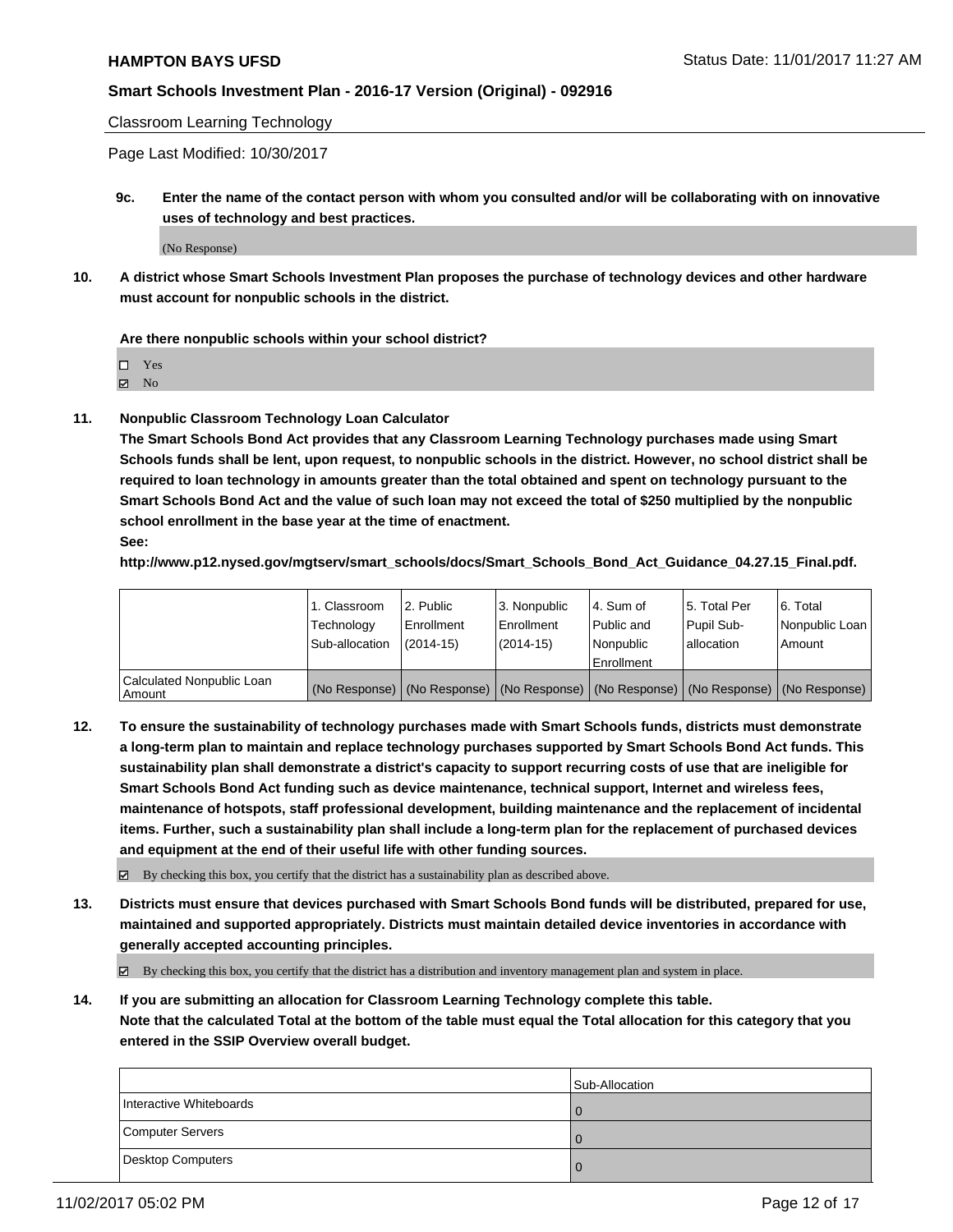#### Classroom Learning Technology

Page Last Modified: 10/30/2017

|                         | Sub-Allocation |
|-------------------------|----------------|
| <b>Laptop Computers</b> |                |
| Tablet Computers        |                |
| <b>Other Costs</b>      |                |
| <b>Totals:</b>          |                |

**15. Please detail the type, quantity, per unit cost and total cost of the eligible items under each sub-category. This is especially important for any expenditures listed under the "Other" category. All expenditures must be capital-bond eligible to be reimbursed through the SSBA. If you have any questions, please contact us directly through smartschools@nysed.gov.**

**Please specify in the "Item to be Purchased" field which specific expenditures and items are planned to meet the district's nonpublic loan requirement, if applicable.**

**NOTE: Wireless Access Points that will be loaned/purchased for nonpublic schools should ONLY be included in this category, not under School Connectivity, where public school districts would list them. Add rows under each sub-category for additional items, as needed.**

| Select the allowable expenditure | I Item to be Purchased | Quantity      | Cost per Item   | <b>Total Cost</b> |
|----------------------------------|------------------------|---------------|-----------------|-------------------|
| type.                            |                        |               |                 |                   |
| Repeat to add another item under |                        |               |                 |                   |
| each type.                       |                        |               |                 |                   |
| (No Response)                    | (No Response)          | (No Response) | l (No Response) | (No Response)     |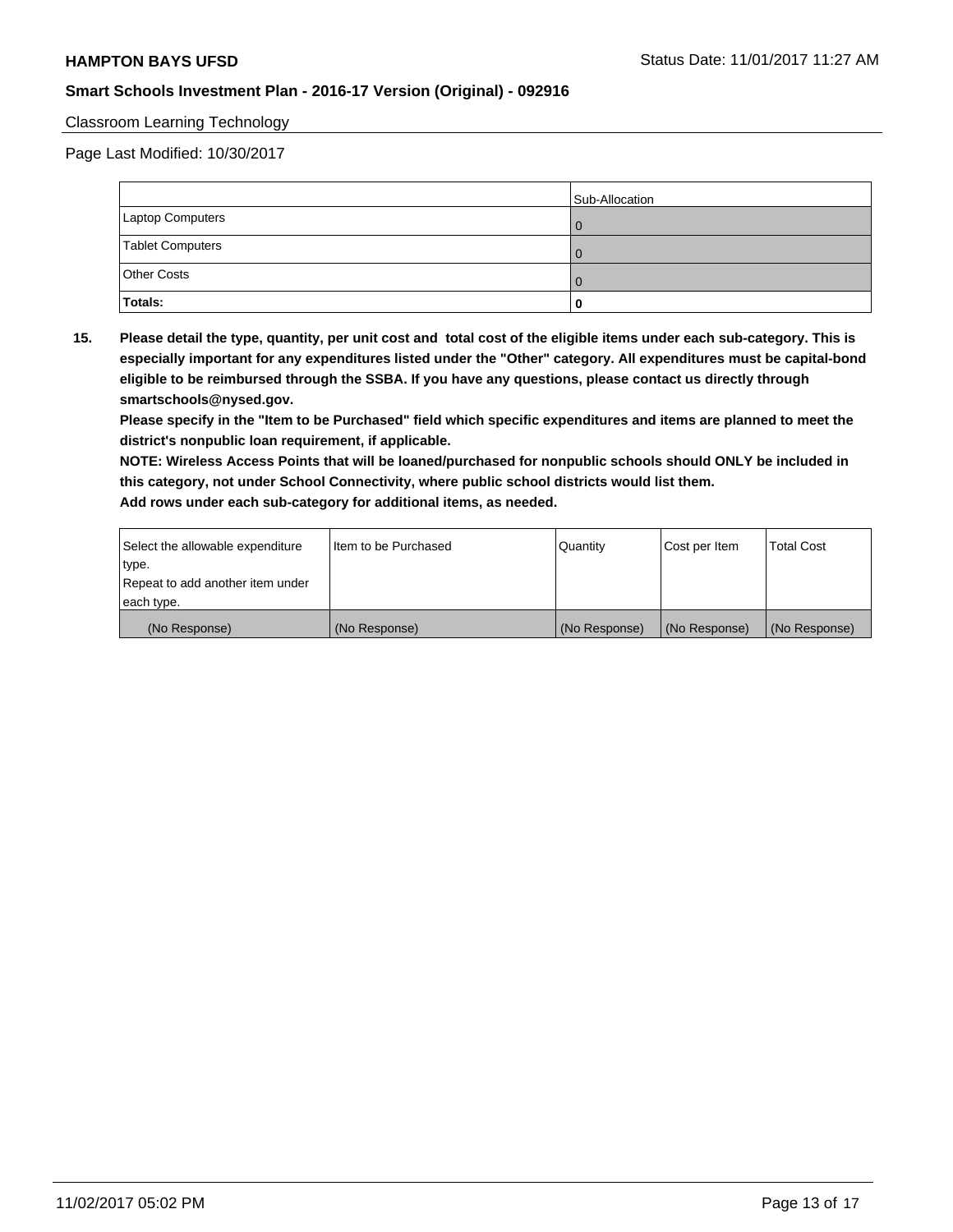#### Pre-Kindergarten Classrooms

Page Last Modified: 10/30/2017

**1. Provide information regarding how and where the district is currently serving pre-kindergarten students and justify the need for additional space with enrollment projections over 3 years.**

(No Response)

- **2. Describe the district's plan to construct, enhance or modernize education facilities to accommodate prekindergarten programs. Such plans must include:**
	- **Specific descriptions of what the district intends to do to each space;**
	- **An affirmation that pre-kindergarten classrooms will contain a minimum of 900 square feet per classroom;**
	- **The number of classrooms involved;**
	- **The approximate construction costs per classroom; and**
	- **Confirmation that the space is district-owned or has a long-term lease that exceeds the probable useful life of the improvements.**

(No Response)

**3. Smart Schools Bond Act funds may only be used for capital construction costs. Describe the type and amount of additional funds that will be required to support ineligible ongoing costs (e.g. instruction, supplies) associated with any additional pre-kindergarten classrooms that the district plans to add.**

(No Response)

**4. All plans and specifications for the erection, repair, enlargement or remodeling of school buildings in any public school district in the State must be reviewed and approved by the Commissioner. Districts that plan capital projects using their Smart Schools Bond Act funds will undergo a Preliminary Review Process by the Office of Facilities Planning.**

**Please indicate on a separate row each project number given to you by the Office of Facilities Planning.**

| Project Number |  |
|----------------|--|
| (No Response)  |  |

**5. If you have made an allocation for Pre-Kindergarten Classrooms, complete this table.**

**Note that the calculated Total at the bottom of the table must equal the Total allocation for this category that you entered in the SSIP Overview overall budget.**

|                                          | Sub-Allocation |
|------------------------------------------|----------------|
| Construct Pre-K Classrooms               | (No Response)  |
| Enhance/Modernize Educational Facilities | (No Response)  |
| <b>Other Costs</b>                       | (No Response)  |
| <b>Totals:</b>                           | 0              |

**6. Please detail the type, quantity, per unit cost and total cost of the eligible items under each sub-category. This is especially important for any expenditures listed under the "Other" category. All expenditures must be capital-bond eligible to be reimbursed through the SSBA. If you have any questions, please contact us directly through smartschools@nysed.gov.**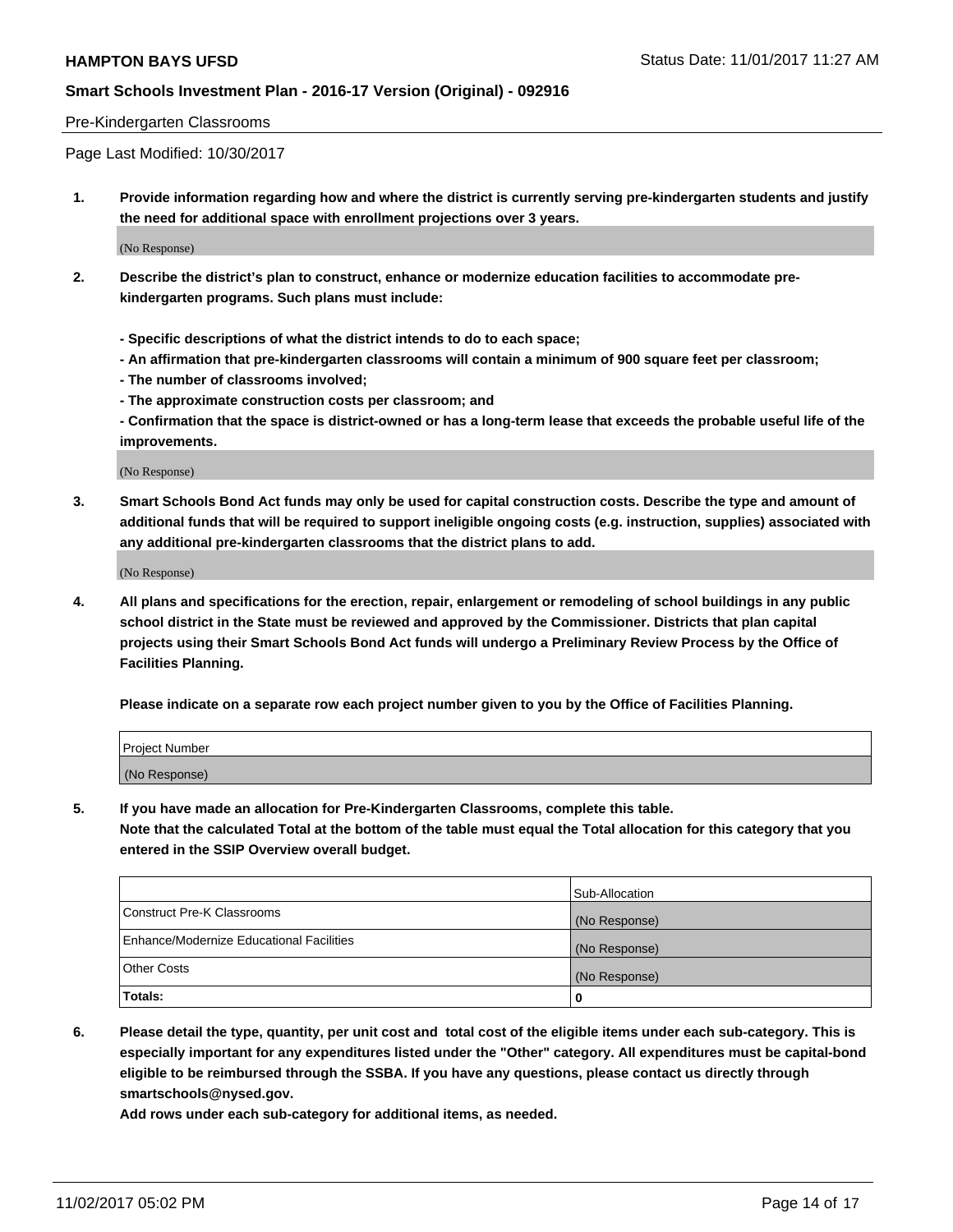# Pre-Kindergarten Classrooms

Page Last Modified: 10/30/2017

| Select the allowable expenditure | Item to be purchased | Quantity      | Cost per Item | <b>Total Cost</b> |
|----------------------------------|----------------------|---------------|---------------|-------------------|
| type.                            |                      |               |               |                   |
| Repeat to add another item under |                      |               |               |                   |
| each type.                       |                      |               |               |                   |
| (No Response)                    | (No Response)        | (No Response) | (No Response) | (No Response)     |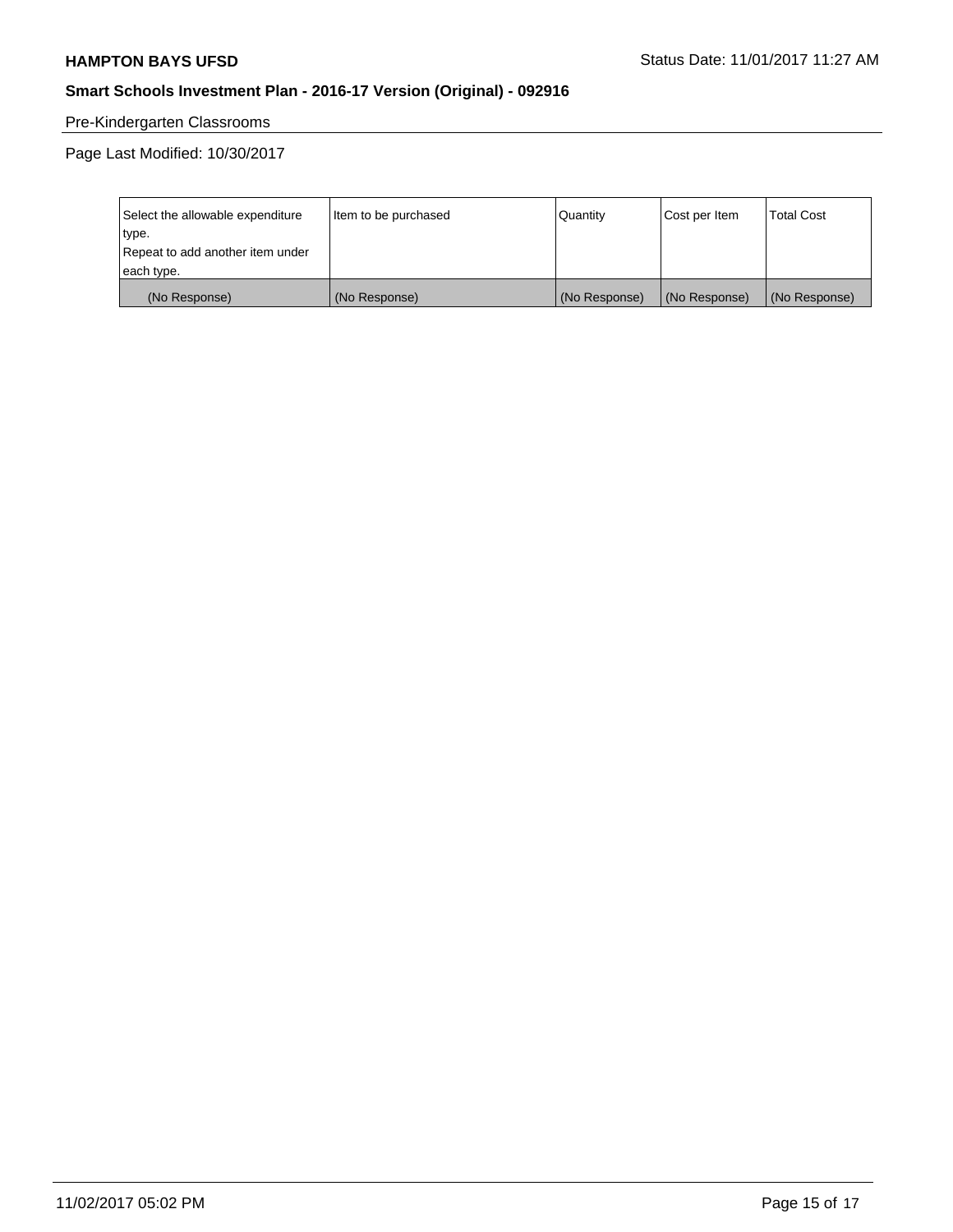Replace Transportable Classrooms

Page Last Modified: 10/30/2017

**1. Describe the district's plan to construct, enhance or modernize education facilities to provide high-quality instructional space by replacing transportable classrooms.**

(No Response)

**2. All plans and specifications for the erection, repair, enlargement or remodeling of school buildings in any public school district in the State must be reviewed and approved by the Commissioner. Districts that plan capital projects using their Smart Schools Bond Act funds will undergo a Preliminary Review Process by the Office of Facilities Planning.**

**Please indicate on a separate row each project number given to you by the Office of Facilities Planning.**

| <b>Project Number</b> |  |
|-----------------------|--|
| (No Response)         |  |

**3. For large projects that seek to blend Smart Schools Bond Act dollars with other funds, please note that Smart Schools Bond Act funds can be allocated on a pro rata basis depending on the number of new classrooms built that directly replace transportable classroom units.**

**If a district seeks to blend Smart Schools Bond Act dollars with other funds describe below what other funds are being used and what portion of the money will be Smart Schools Bond Act funds.**

(No Response)

**4. If you have made an allocation for Replace Transportable Classrooms, complete this table. Note that the calculated Total at the bottom of the table must equal the Total allocation for this category that you entered in the SSIP Overview overall budget.**

|                                                | Sub-Allocation |
|------------------------------------------------|----------------|
| Construct New Instructional Space              | (No Response)  |
| Enhance/Modernize Existing Instructional Space | (No Response)  |
| <b>Other Costs</b>                             | (No Response)  |
| Totals:                                        | 0              |

**5. Please detail the type, quantity, per unit cost and total cost of the eligible items under each sub-category. This is especially important for any expenditures listed under the "Other" category. All expenditures must be capital-bond eligible to be reimbursed through the SSBA. If you have any questions, please contact us directly through smartschools@nysed.gov.**

| Select the allowable expenditure<br>type.<br>Repeat to add another item under<br>each type. | Item to be purchased | Quantity      | Cost per Item | <b>Total Cost</b> |
|---------------------------------------------------------------------------------------------|----------------------|---------------|---------------|-------------------|
|                                                                                             |                      |               |               |                   |
| (No Response)                                                                               | (No Response)        | (No Response) | (No Response) | (No Response)     |